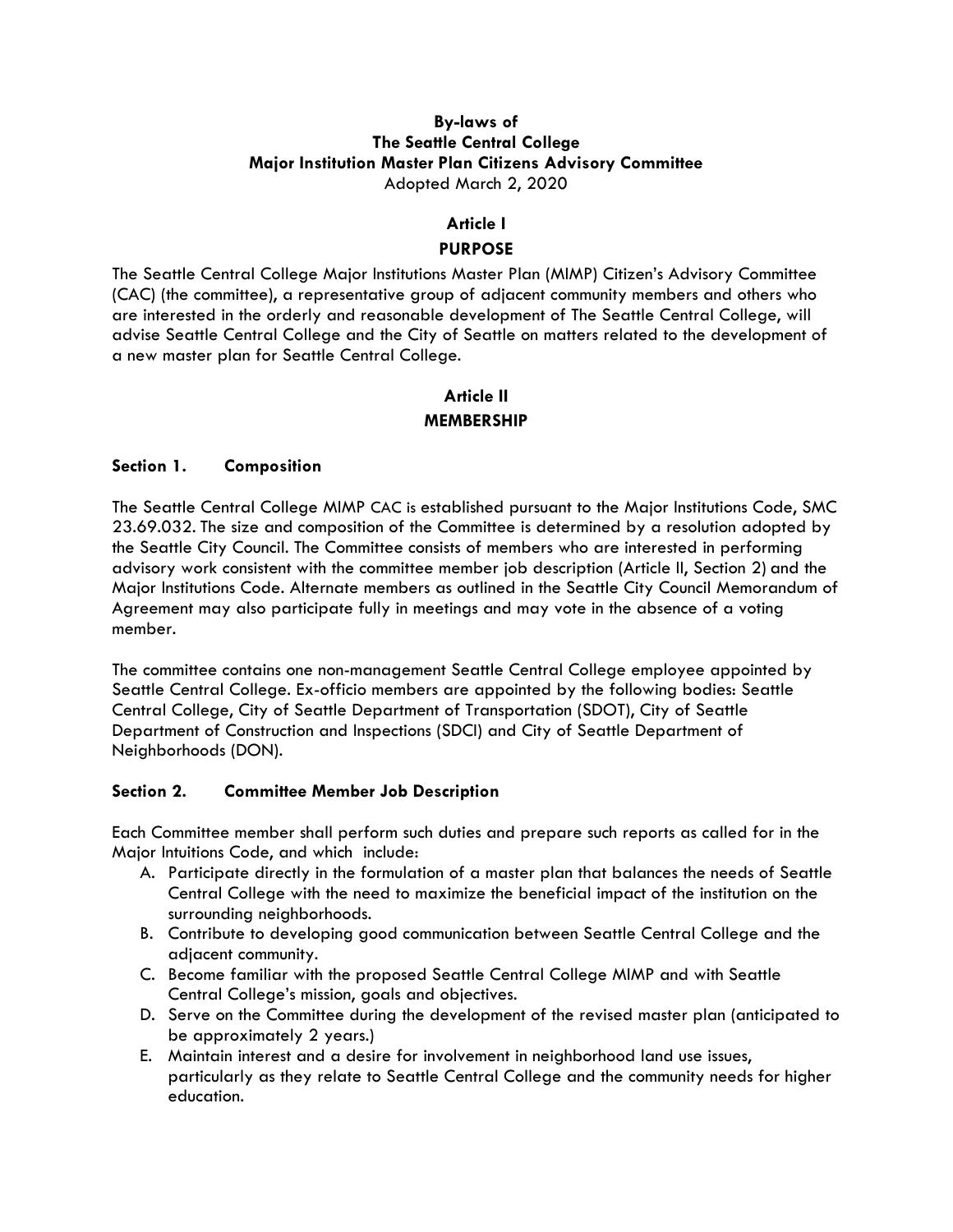- F. Perform all other such duties and prepare reports as set forth in the Major Institution Code.
- G. Comment on matters listed in the Major Institutions Code including, but not limited to the concept plan and identification and mitigation of the potential impacts of institutional development on the surrounding community consistent with the Code and environmental policy and procedures.

## Section 3. Appointment

Final appointment of members to the CAC is made by the Seattle City Council.

## Article III PARTICIPATION

## Section 1. Term of Membership

Each member shall serve for the duration of the development of a revised master plan (currently anticipated covering a two-year period).

## Section 2. Resignation

A member may resign from the Advisory Committee by sending a letter to the Department of Neighborhoods stating the effective date and the reason for resigning.

#### Section 3. Replacement

Replacement: Upon resignation or removal of a member, replacements will be appointed from the list of alternate members initially confirmed by the Seattle City Council. In the event that all alternate members have been appointed as regular members or no alternate member wishes to serve as a regular member, appointment will be through a solicitation and selection process administered by the Department of Neighborhoods and appointment will be made by the Director of the Department of Neighborhoods. An effort should be made to give under represented communities, including students and people of color, opportunities to serve on the committee.p

#### Section 4. Removal of Members

In the event of disruptive behavior, Rules of Decorum – Robert's Rules of Order Newly Revised (most recent edition) shall be invoked and govern decorum at Committee meetings during discussion, debate, deliberations and during the public comment portion of meetings. Members, alternates and others attending meetings may be asked to leave the meeting should inappropriate or unacceptable conduct occur.

A voting member of the committee may be removed from the committee either: for

A. Non-attendance – Members shall make every reasonable effort to attend all regularly scheduled meetings. In the event that a member is unable to attend a meeting, the member shall inform the chair or DON representative at least 24 hours in advance of the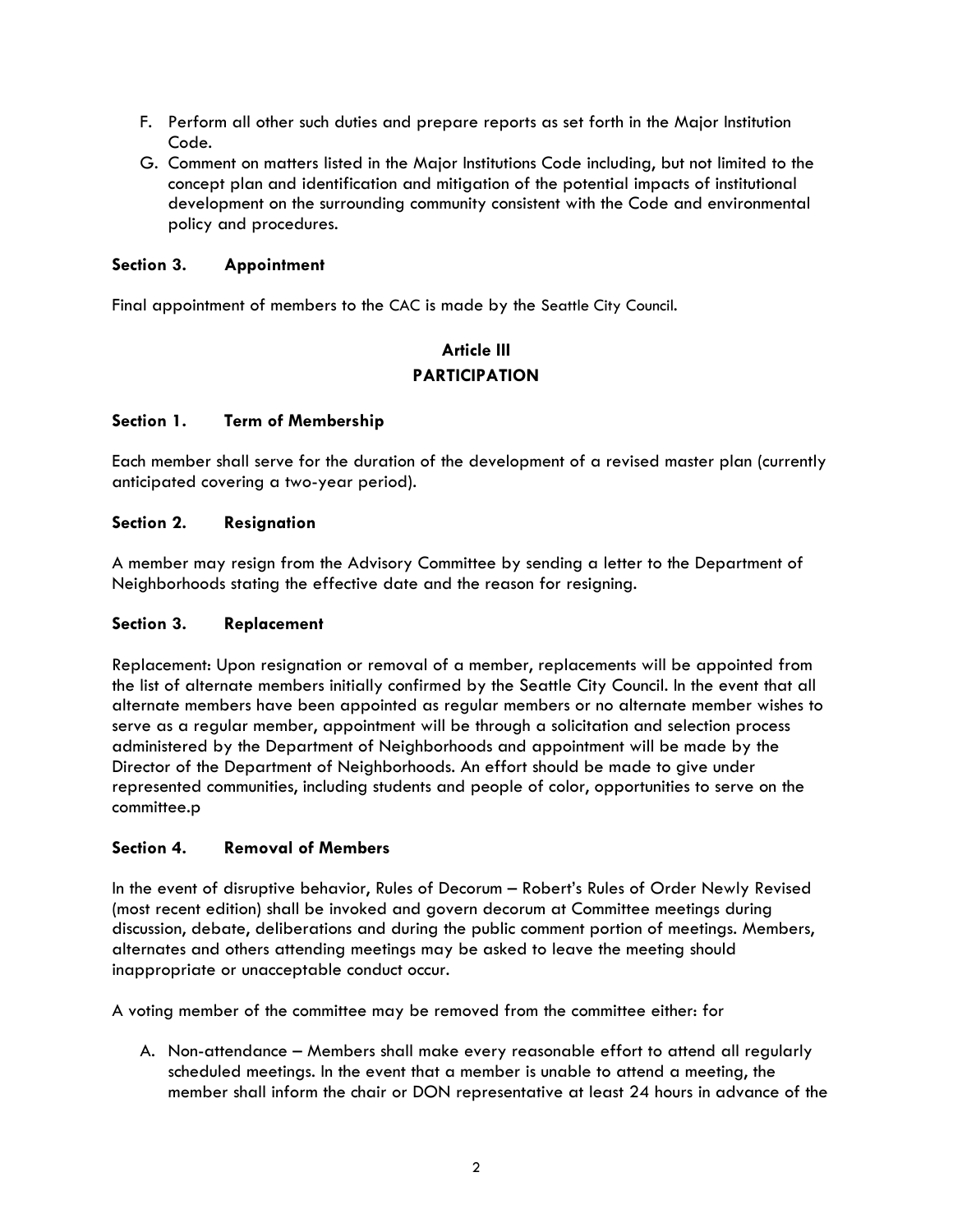meeting. Such a notification shall be considered an excused absence. In the event that a member has three (3) consecutive absences, the-chair may request that member either attend the next regular meeting or be considered as having resigned from the committee. Notification of such an action shall be by a formal letter to the member.

- B. Persistent Disruptive Behavior Disruptive behavior will be defined as either creating a hostile and/or intimidating atmosphere or unreasonable delays in decision making processes. In the event that a member's actions become disruptive to the process, and attempts to modify such behavior through invoking the provisions of Rules of Decorum – Robert's Rules of Order Newly Revised have failed to modify such behavior, a member may be removed from the committee upon the following conditions having been satisfied:
	- 1) The Chair, Seattle Central College ex-officio member, and DON ex-officio member shall have met with the member being considered for removal in an attempt to address all mutual concerns and mediate any conflicts that have arisen;
	- 2) Removal shall have been discussed during a regular meeting of the Committee during which the member being considered for removal shall have had an opportunity to respond to the reasons stated for removal.
	- 3) A letter outlining the reasons for removal shall have been prepared, reviewed and approved for transmittal by the CAC at a regular meeting of the Committee and sent via e-mail to the member being considered for removal at least two weeks prior to the meeting at which removal will be considered; and
	- 4) Removal from the Committee shall be considered accomplished only upon concurrence by the DON Director.

## Section 5. Compensation

All members of the Seattle Central College CAC shall serve without compensation.

#### Section 6. Member Voting

Each regular member shall have one vote on all Committee matters.

#### Section 7. Alternate Voting

In the absence of any regular member alternates may vote on any Committee action. It shall be the intent of this Section to assure that the alternate voting in the absence of any regular member shall, to the extent possible, be the alternate whose skills and affiliations most closely match that of the absent member. The order of voting shall be determined as follows:

A. By prior designation by the absent member – Each regular member shall designate the alternate to vote in his or her absence whose views he or she has determined to most closely match the member's skills and affiliations and forward that designation to the Committee Chair and Department of Neighborhoods ex-officio member. Such designation shall be made prior to the second official Committee meeting and shall remain in effect until such time as the regular member resigns or indicates a change in his or her designation. A change in alternate must be made at least one meeting prior to the absence of the voting member.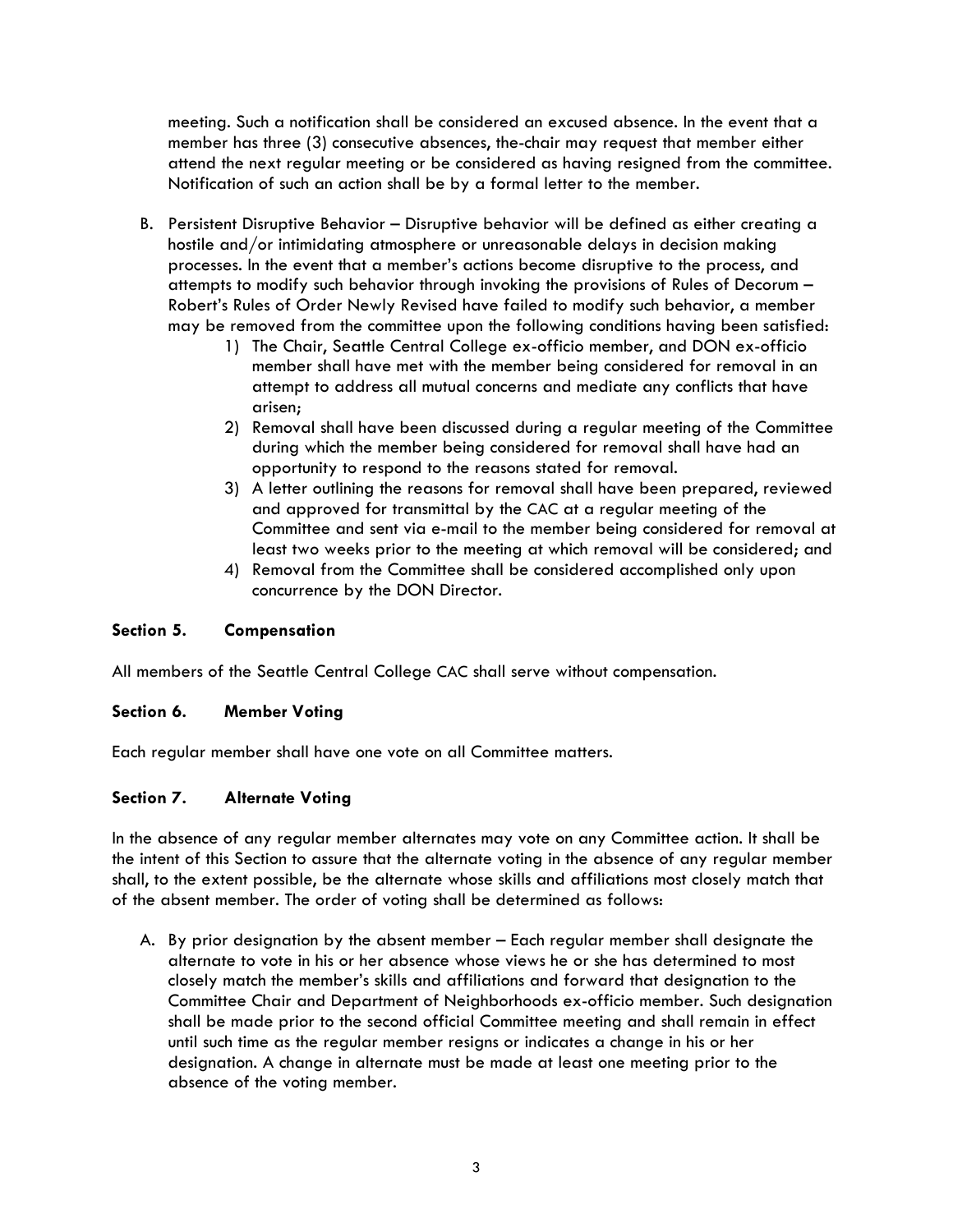B. In order of listing in the Memorandum of Agreement (MOA) – In the case that more than one absent member has selected the same alternate as their designee or the member has indicated no formal designee, the order of alternate voting shall be the order that alternates are listed in the MOA as adopted by the City Council.

# Article IV LEADERSHIP

## Section 1. General

The officers of the Seattle Central College CAC shall be Chair and Vice-Chair selected from the Committee members.

## Section 2. Appointment and Term of Office

The officers shall be elected by the Seattle Central College CAC Membership. The term of office shall be for the duration of deliberations on the preparation of a new master plan for Seattle Central College. Officers may be removed for non-attendance using the procedure outlined in Article III section 4 above. The Advisory Committee Membership shall fill any vacancy that may occur in officer positions.

## Section 3. Duties and Authority

The officers shall be responsible for setting meeting agendas in consultation with Seattle Central College and DON. The chair shall conduct each meeting and arrange for approval of all correspondence and reports prepared on behalf of the CAC. The Vice-Chair shall assume responsibility in the absence of the chair.

## Article V DECISION MAKING

#### Section 1. Consensus

The Seattle Central College CAC shall endeavor to reach consensus of a simple majority on all recommended actions. A vote shall be taken by voice or the show of hands and the record of the meeting shall show the number of votes cast for and against the recommendation. The provisions of Article III shall govern votes. All actions of the Committee shall be consistent with the purposes stated in Article I and the intent of the City of Seattle Major Institutions Code.

#### Section 2. Application of Roberts Rules of Order

Robert's Rule of Order may be invoked at any time by the request of any member and shall then apply to the conduct of the meeting and shall govern voting until either the end of the specific meeting or until the original member making such a request shall agree that such invocation is no longer necessary. In the event that Roberts Rules are invoked, the DON ex-officio member shall act as parliamentarian.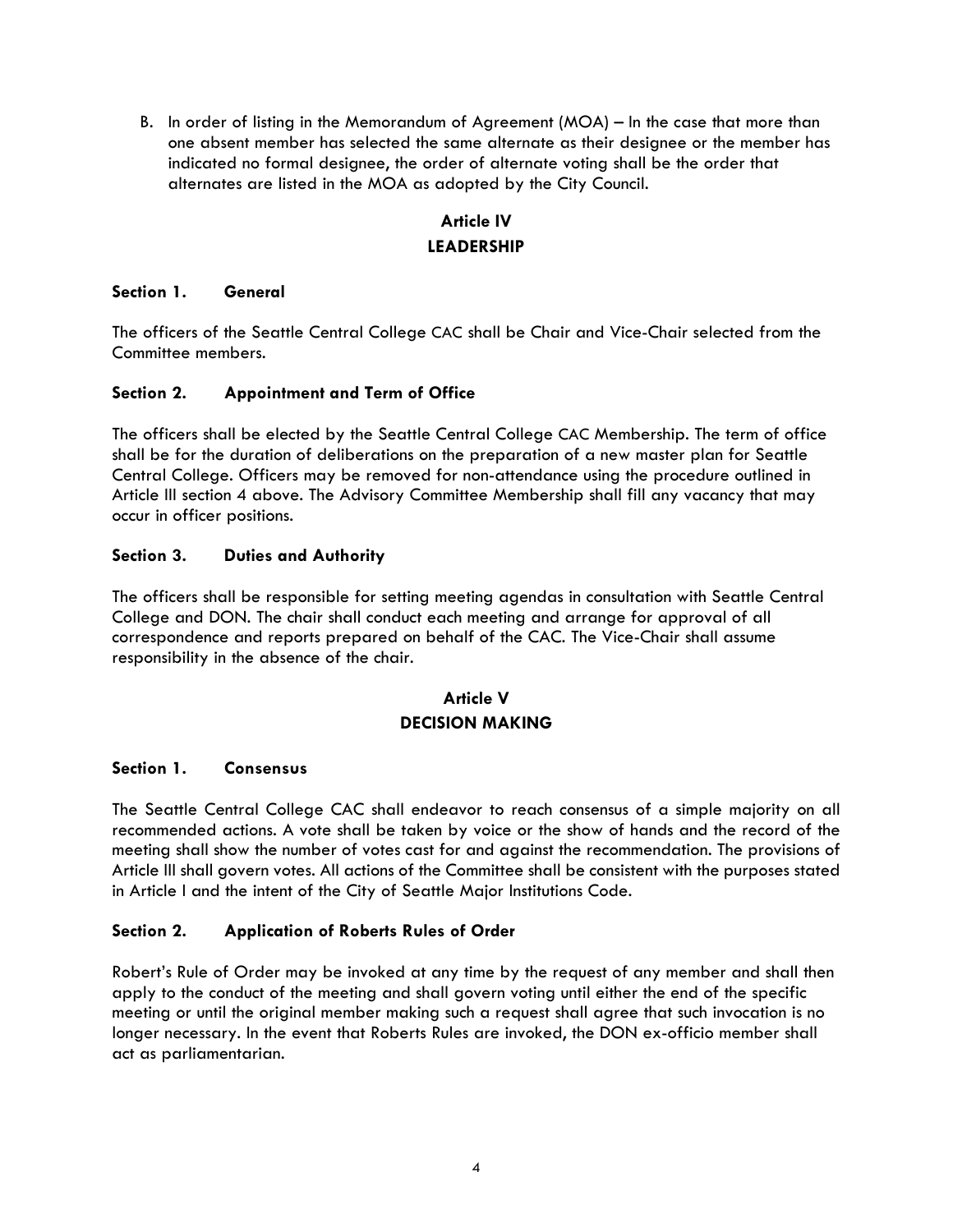## Section 3. Unresolved Conflicts

In the event of unresolvable conflicts among Committee members regarding issues covered in the proposed Master Plan, both a majority and minority report shall be prepared and submitted to the Director of the Department of Construction and Inspections.

#### Section 4. Quorum

A quorum shall be defined as 51% of all voting members (permanently vacant positions to which an alternate or new member has not been appointed shall not be counted as voting members). Actions taken by the Committee require a quorum present in person at the time of the vote and a majority vote of those present and eligible to vote.

## Article VI **MEETINGS**

#### Section 1. Frequency

Seattle Central College CAC shall meet as needed but no less than once per year. Meetings will be established based on the agenda developed by the officers, Seattle Central College and DON.

#### Section 2. Notice to Members

A notice of each meeting shall be e-mailed to each CAC member one week prior to the established meeting date. The notice shall include the meeting time and location, agenda, minutes from the previous meeting, and any new materials that may require action at the meeting.

#### Section 3. Notice to Public

Except for the first meeting of the Committee which shall be considered an orientation meeting and will be advertised only to members and key staff. Notices of each meeting will be sent to interested parties, which shall include any person who has attended one of more Committee meeting; and presidents of local community groups (list established by the City of Seattle, Seattle Central College and Committee leaders).

All meetings of the Committee shall be open meetings in accordance with the Open Public Meetings Act of 1971.

#### Section 4. Public Comment

Each regular Committee meeting shall include on the agenda an opportunity for public input.

#### Section 5. Location

Seattle Central College shall arrange a suitable location for Seattle Central College CAC meetings.